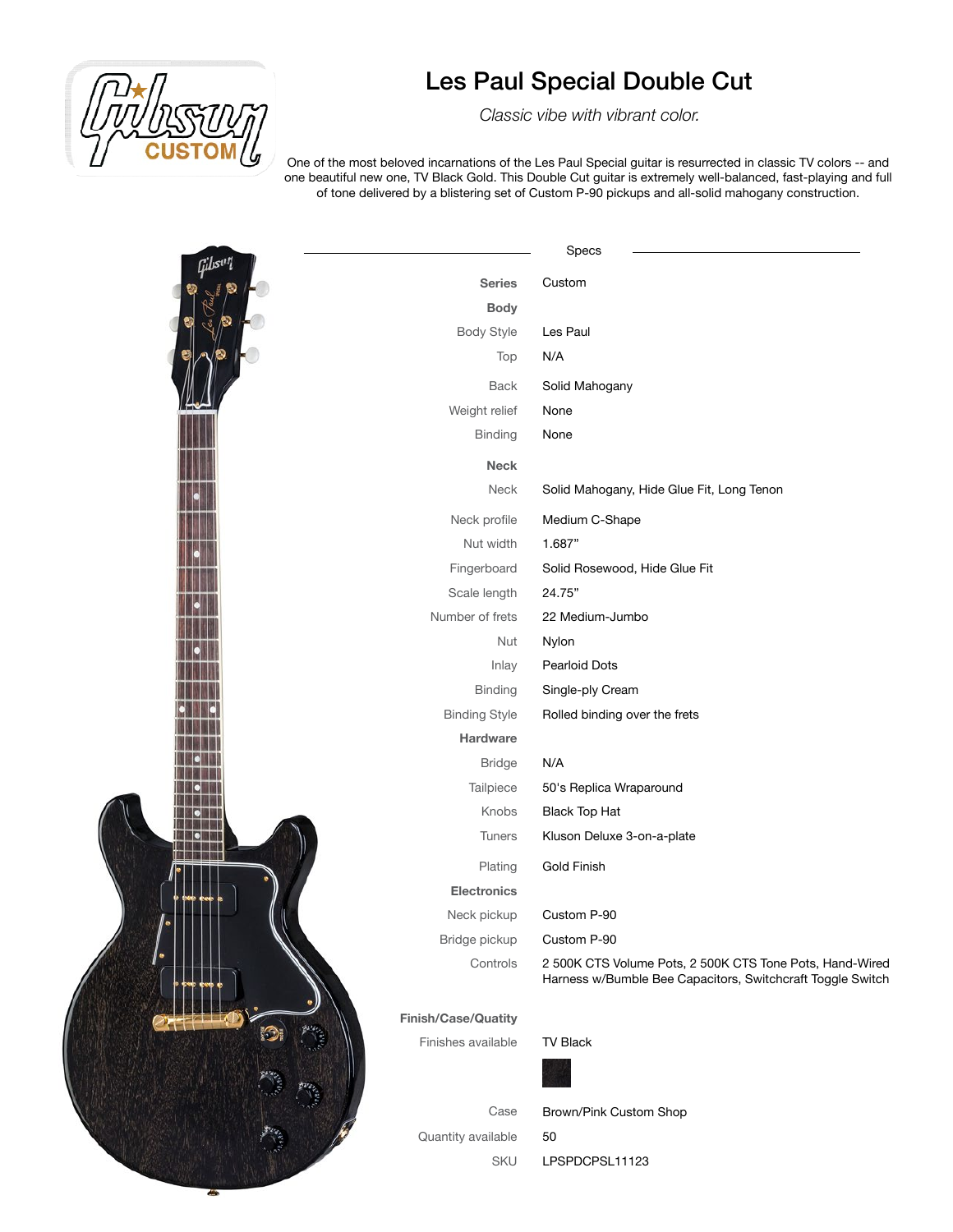

## Les Paul Special Double Cut

 *Classic vibe with vibrant color.* 

One of the most beloved incarnations of the Les Paul Special guitar is resurrected in classic TV colors -- and one beautiful new one, TV Black Gold. This Double Cut guitar is extremely well-balanced, fast-playing and full of tone delivered by a blistering set of Custom P-90 pickups and all-solid mahogany construction.